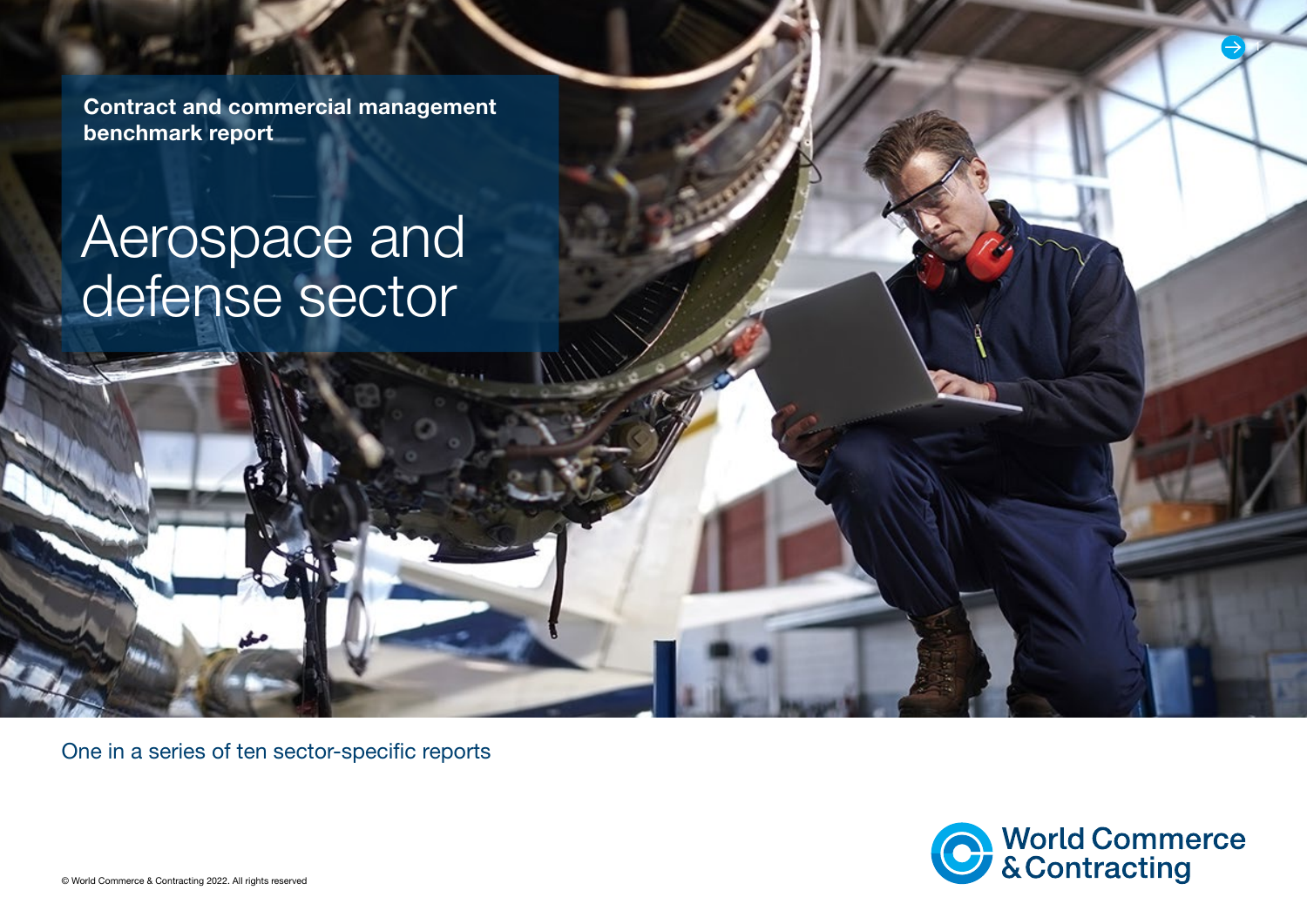### <span id="page-1-0"></span>**Contents**

#### 2 Preface

- 3 [Executive summary](#page-2-0)
- 4 [Sector findings](#page-3-0)
- 4 [Priorities for improving CCM](#page-3-0)
- 5 [The nature and extent of executive focus](#page-4-0)
- 6 [The current state of CCM technology](#page-5-0)
- 8 [Contracts and the contracting process](#page-7-0)
- 9 [Resources, organization and reporting](#page-8-0)
- 10 [Responsibilities and time allocation](#page-9-0)
- 11 [CCM objectives](#page-10-0)
- 12 [Measurements](#page-11-0)
- 13 [Barriers to improvement](#page-12-0)
- 14 [Sector-specific challenges](#page-13-0)
- 16 [Conclusions](#page-15-0)
- 17 [Contacts](#page-16-0)

## Preface

### Abstract

Contract and commercial management (CCM) have a longer history in aerospace and defense than in any other sector. While this brings certain strengths, it can also result in a periodic need for reflection and re-invention. For many, that need is now.

## About this report

From June to September 2021, World Commerce & Contracting gathered data from more than 800 organizations, providing in-depth visibility into their contracting and commercial capabilities. This report focuses on input from 59 companies in the aerospace and defense sector, providing sector-specific analysis and comparison with cross-sector performance and trends.

## How to use the WorldCC benchmark reports

Benchmarking compares against four levels:

Level 1 Your own past performance

Level 2 Others in your sector

Level 3 World-class standards

Level 4 Goals or vision

This report should be used to make a direct comparison with the current state of others in your sector (Level 2), as well as providing cross-sector averages.

The *[Benchmark Report](https://www.worldcc.com/Portals/IACCM/Resources/WorldCC-Benchmark-report-2021.pdf?ver=NPQMEljK4Q-meXZLABtd2w%3d%3d) 2021* (published September 2021) provides detailed insights across all sectors, but more importantly offers an analysis of world-class performance, and can therefore be used to measure your current state against those world-class standards (Level 3). Drawing from those standards of excellence, you may want to set a future goal or vision that represents an as-yet unachieved aspiration and would set you apart from others (Level 4).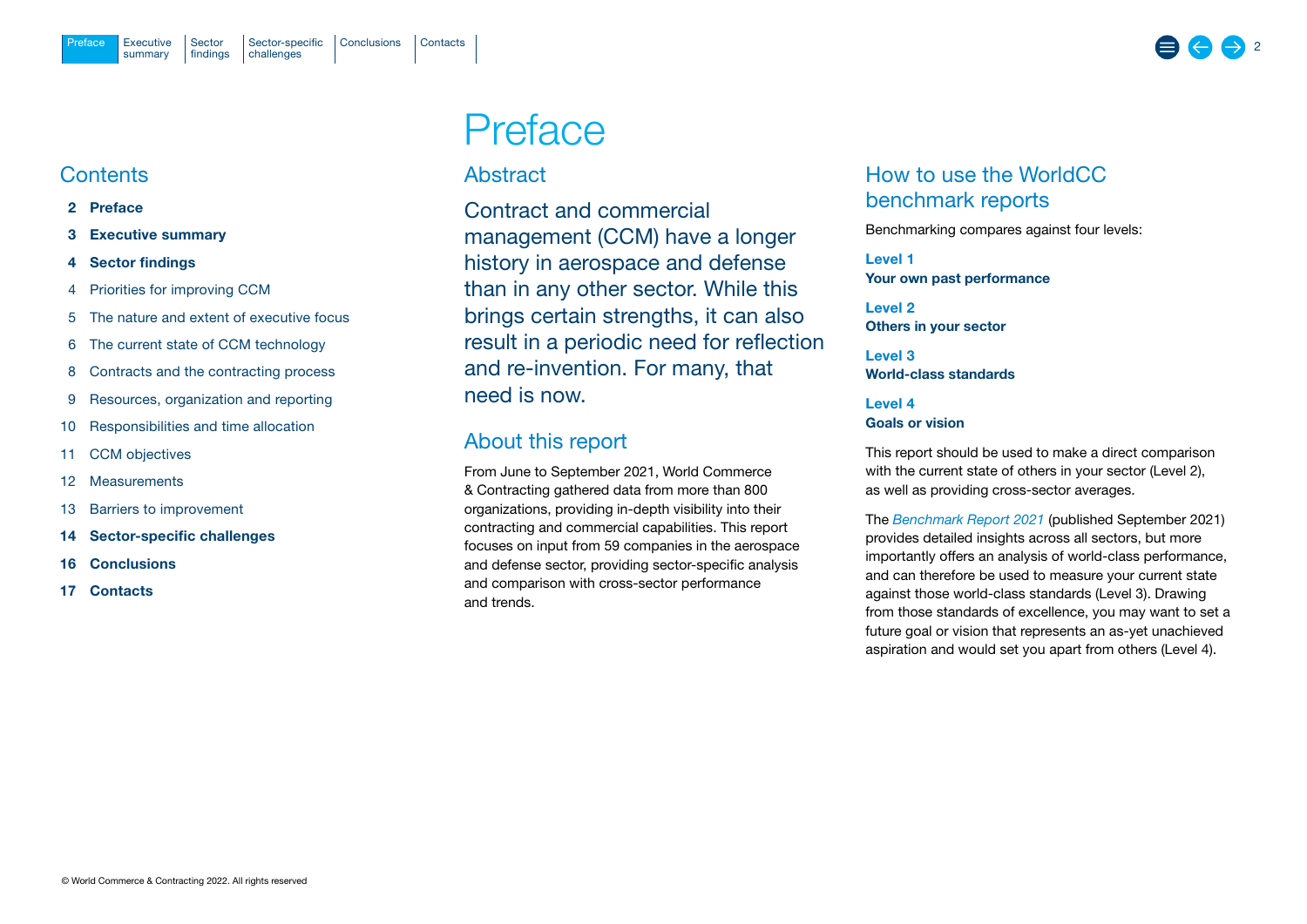## <span id="page-2-0"></span>Executive summary

There are findings in this study which suggest executives need to ask some tough questions, in particular whether CCM truly has unique complexities, or whether there is a tendency to cite complexity as an excuse for resisting change.

Relative to other sectors, corporations in aerospace and defense are significantly more likely to have dedicated CCM resources, frequently operating as an autonomous business function. They are also more likely to be well-funded and to have made investment in the skills and training of their people. However, there is a tendency to operate through matrixed or distributed organizational models, leading to some fragmentation of resources and responsibilities. This, combined with a lower-than-average level of executive focus and below-average investment in technology, can result in inefficiencies and constraints on the value delivered.

The sector has one of the highest head-to-revenue ratios. Resources are often deployed in support of relatively lowvalue, low-complexity contracts, resulting in a high ratio of contracts handled per head and operational cycle times well above cross-sector averages. The sector is also struggling to identify and adopt the types of automation that would drive not only efficiency, but incremental sources of value and risk mitigation.

Contract and commercial models in aerospace and defense are changing and require new and deeper commercial skills. The sector faces continued volatility and market conditions demand greater adaptiveness and agility. Bogged down by operational workload, it is clear that current contract and commercial resources are struggling to adjust and to shift focus and capabilities away from risk and compliance, and onto value and performance. There is a need to distinguish the development of CCM as a business discipline, from its development as a business function.

To an extent, past history and resulting perceptions of role may be acting as a constraint on the necessary actions, including an appreciation of the potential value of technology. Some executives have recognized this and are pushing investment – but at 37%, the percentage of organizations where executive interest is increasing is significantly below the cross-sector average of 50%.

While there are definite bright spots, for many in the aerospace and defense sector, the time for reflection and re-invention of CCM is now.



CCM disciplines in aerospace and defense have strengths, but for many in the sector, the time for reflection and re-invention is now.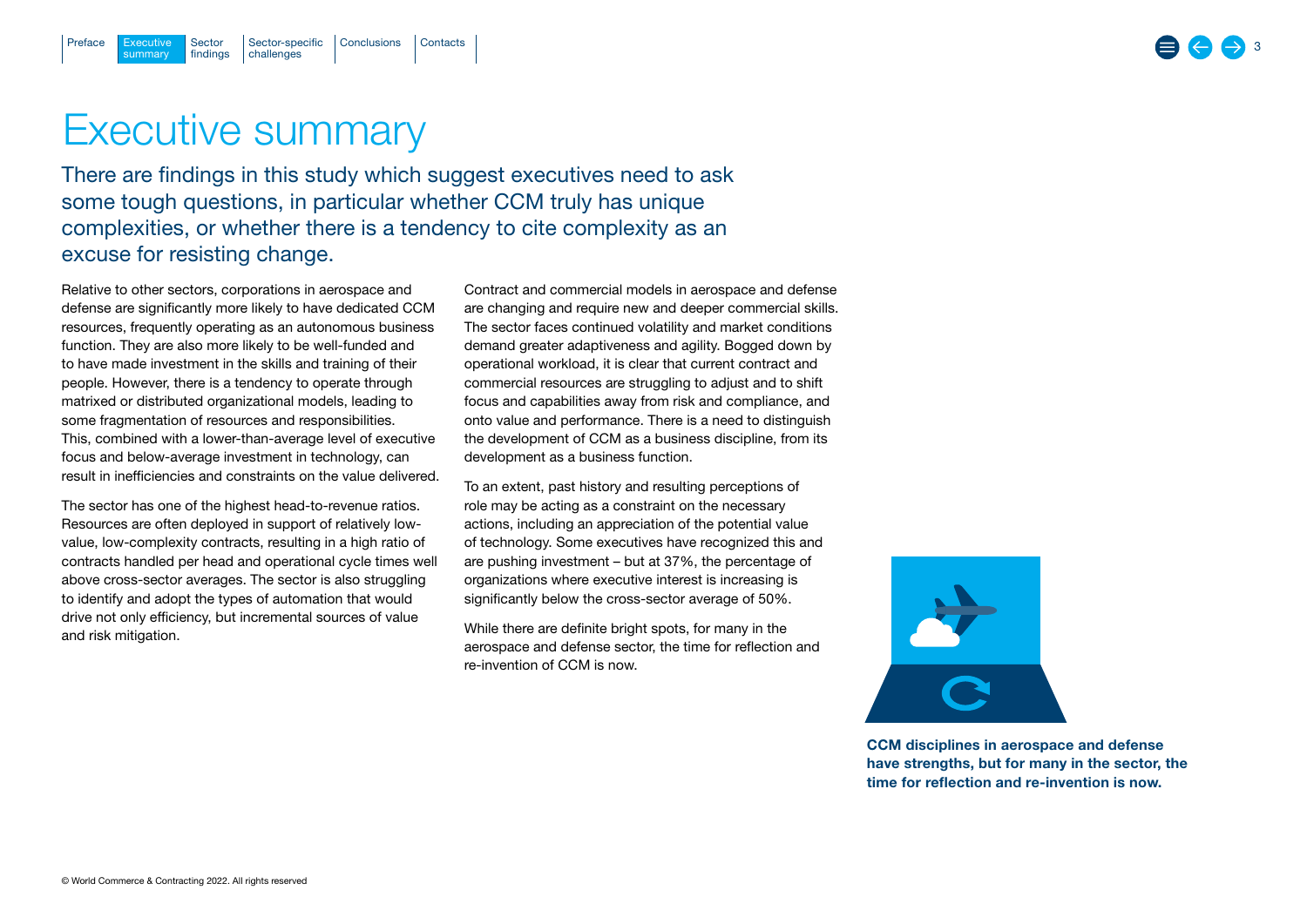## Aerospace and defense sector findings

[Sector-specific](#page-13-0) [Conclusions](#page-15-0) [Contacts](#page-16-0)

## Priorities for improving CCM

Sector **findings** 

**Executive** summary

<span id="page-3-0"></span>[Preface](#page-1-0)

It is no coincidence that the term 'VUCA' (volatility, uncertainty, complexity and ambiguity) originated in the defense sector. If it was true 30 years ago, it is certainly true now, as the aerospace and sector continues to wrestle with the impacts of the COVID pandemic, the pressures of geopolitical uncertainty, the emergence of new and disruptive technologies, and the fragilities of its supply chain. Add to this the needs for, and pressures from, continuous innovation and new business offerings and it is easy to see why operational workload has become such an issue.

challenges

The need to respond to these demanding market conditions is causing many to question the role and contribution of the CCM discipline. It is also translating to a shortage of workers with the right skills, a shortage exacerbated by difficulties in retention.

The top five strategic priorities identified by benchmark participants from the aerospace and defense sector are:



case for investment in items 2 and 4. Item 3 is essential to achieving all other items because it is the current fragmentation of process – and consequent disconnects in commercial data flows – that constrains the value that CCM can provide and prevents deployment of effective technology.

Priorities in the aerospace and defense sector are broadly the same as the cross-sector averages, except that 'Improving processes' is a higher priority in other sectors and 'Raising skills' is seen as more important (50% crosssector versus 64% in aerospace and defense).

#### Priorities for team or functions

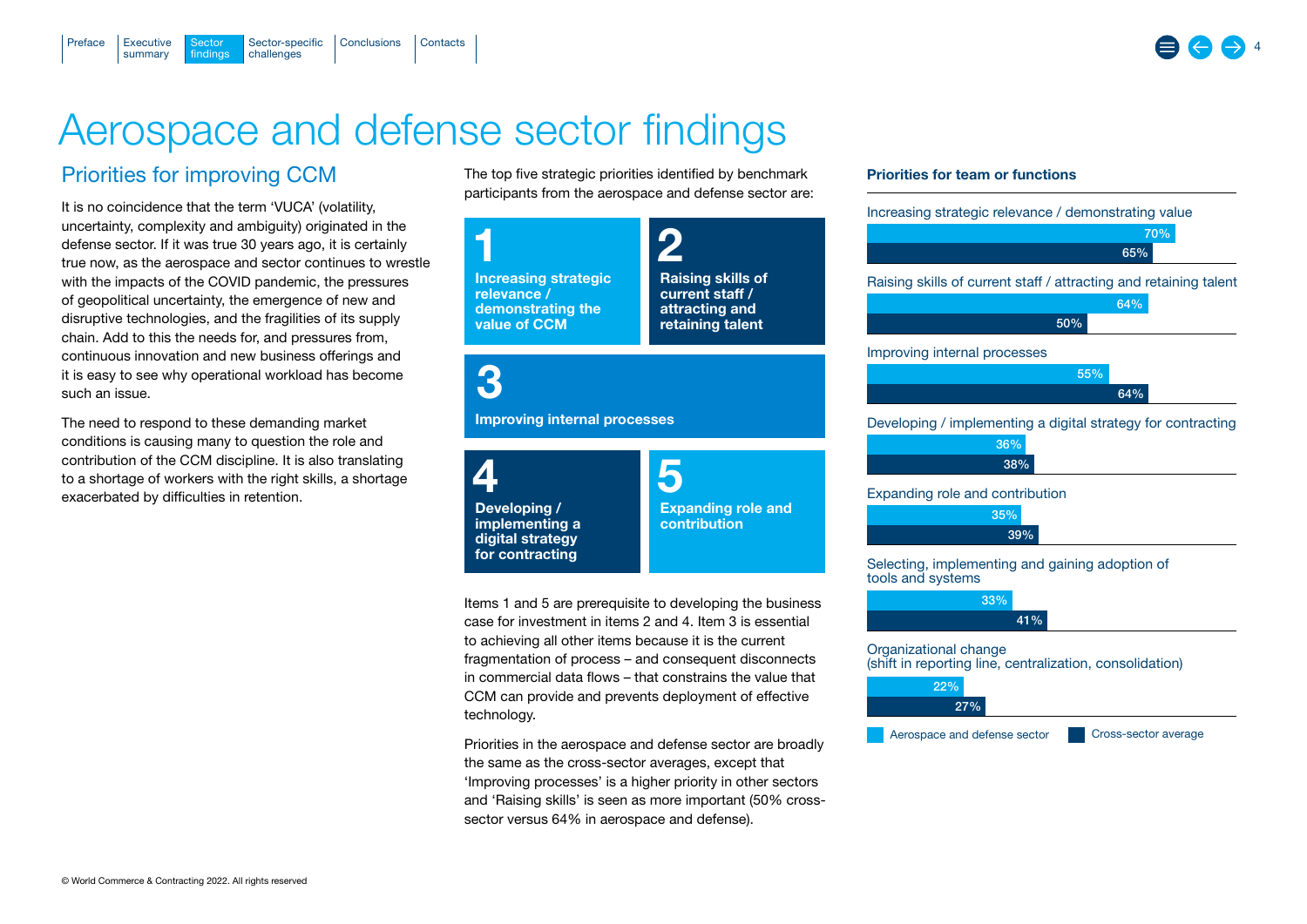<span id="page-4-0"></span>

## The nature and extent of executive focus

While only 2% (versus cross-sector average 6%) say that executives consider CCM to be 'unimportant', a further 13% (versus 4%) report that interest is declining. In the aerospace and defense sector, 37% confirm increasing executive interest, which compares with 50% for the cross-sector average.

Given the challenges facing this sector and the extent to which their resolution requires commercial change and innovation, these statistics are in a sense surprising, but may reflect the historic focus on engineering skills and excellence. In looking at the initiatives under consideration, aerospace and defense companies are far more likely than others to see skills as the key to improvement in CCM, reflecting continued doubts over the extent to which technology can address the complexity of their contracts.

#### Initiatives that are being considered (in the context of CCM)



5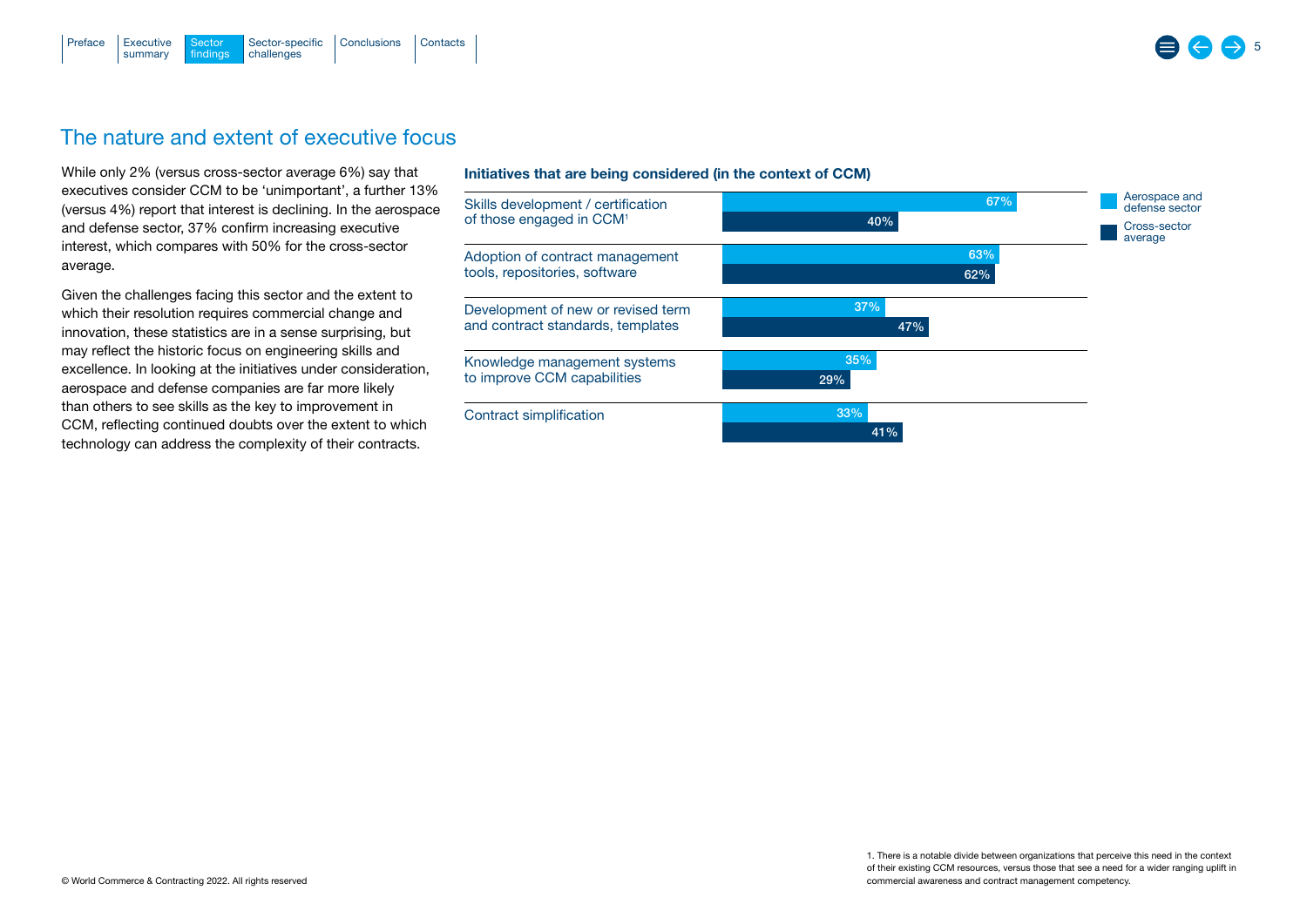challenges

[Sector-specific](#page-13-0) [Conclusions](#page-15-0) [Contacts](#page-16-0)

Extent of deployment of

## The current state of CCM technology

**Sector** [findings](#page-3-0)

**Executive** summary

<span id="page-5-0"></span>[Preface](#page-1-0)

While selecting, implementing and gaining adoption of tools and systems is receiving high priority in 33% of organizations within the aerospace and defense sector, this is among the lowest (cross-sector average is 41%). The sector is also behind most others in terms of current levels of technology deployment (on average one-fifth less likely to have tools and systems deployed or in process of deployment).

There is skepticism – in some instances backed by experience – that contract management applications can handle the complex forms and contracts along with the demanding regulatory environment of the sector. This belief is examined in more detail in the [Sector-specific challenges](#page-13-0)  [section, page 14.](#page-13-0)

The data shows existing functionality provided by technology is, for most, extremely limited. Investigation suggests that even in areas where the responses indicate capability – for example, the 51% for Management Reporting – it is often based on rudimentary tools such as Excel spreadsheets. For most, a belief that contracts in this sector are 'too complex' for automation has inhibited technology deployment. Until recently, this view was in general valid. However, as indicated elsewhere in this report, success will remain constrained unless organizations tackle the issues created by process fragmentation and poorly aligned roles and responsibilities.

| <b>CCM software tools</b>                                                 | 0%              | 20%                        | 40%                            | 60%                      | 80%                        | 100% |
|---------------------------------------------------------------------------|-----------------|----------------------------|--------------------------------|--------------------------|----------------------------|------|
| Repository of signed contracts                                            |                 |                            |                                |                          |                            |      |
| Management reporting / dashboard                                          |                 |                            |                                |                          |                            |      |
| Monitor reviews / approvals status                                        |                 |                            |                                |                          |                            |      |
| Collaboration portal for joint editing                                    |                 |                            |                                |                          |                            |      |
| Contract obligation extraction                                            |                 |                            |                                |                          |                            |      |
| Front-end contract request /<br>selection interface to business unit      |                 |                            |                                |                          |                            |      |
| Contract analytics -<br>portfolio of agreements                           |                 |                            |                                |                          |                            |      |
| <b>Risk scoring</b>                                                       |                 |                            |                                |                          |                            |      |
| Integration with other key applications<br>(ERP, financial systems, etc.) |                 |                            |                                |                          |                            |      |
| Contract analytics -<br>individual agreements                             |                 |                            |                                |                          |                            |      |
| Post-signature monitoring of<br>compliance with contract terms            |                 |                            |                                |                          |                            |      |
| Automated document circulation,<br>redlining                              |                 |                            |                                |                          |                            |      |
| Defined and automated workflow for<br>non-standard terms or agreements    |                 |                            |                                |                          |                            |      |
| Ability to assemble standard<br>contracts from templates                  |                 |                            |                                |                          |                            |      |
| Digitized contract playbooks                                              |                 |                            |                                |                          |                            |      |
| Ability to assemble contracts<br>from a clause library                    |                 |                            |                                |                          |                            |      |
| Artificial intelligence / machine learning                                |                 |                            |                                |                          |                            |      |
| Aerospace and defense sector<br><b>Cross-sector average</b>               | <b>Deployed</b> | In process of<br>deploving | <b>Would like</b><br>to deploy | Little or<br>no interest | Don't know<br>what this is |      |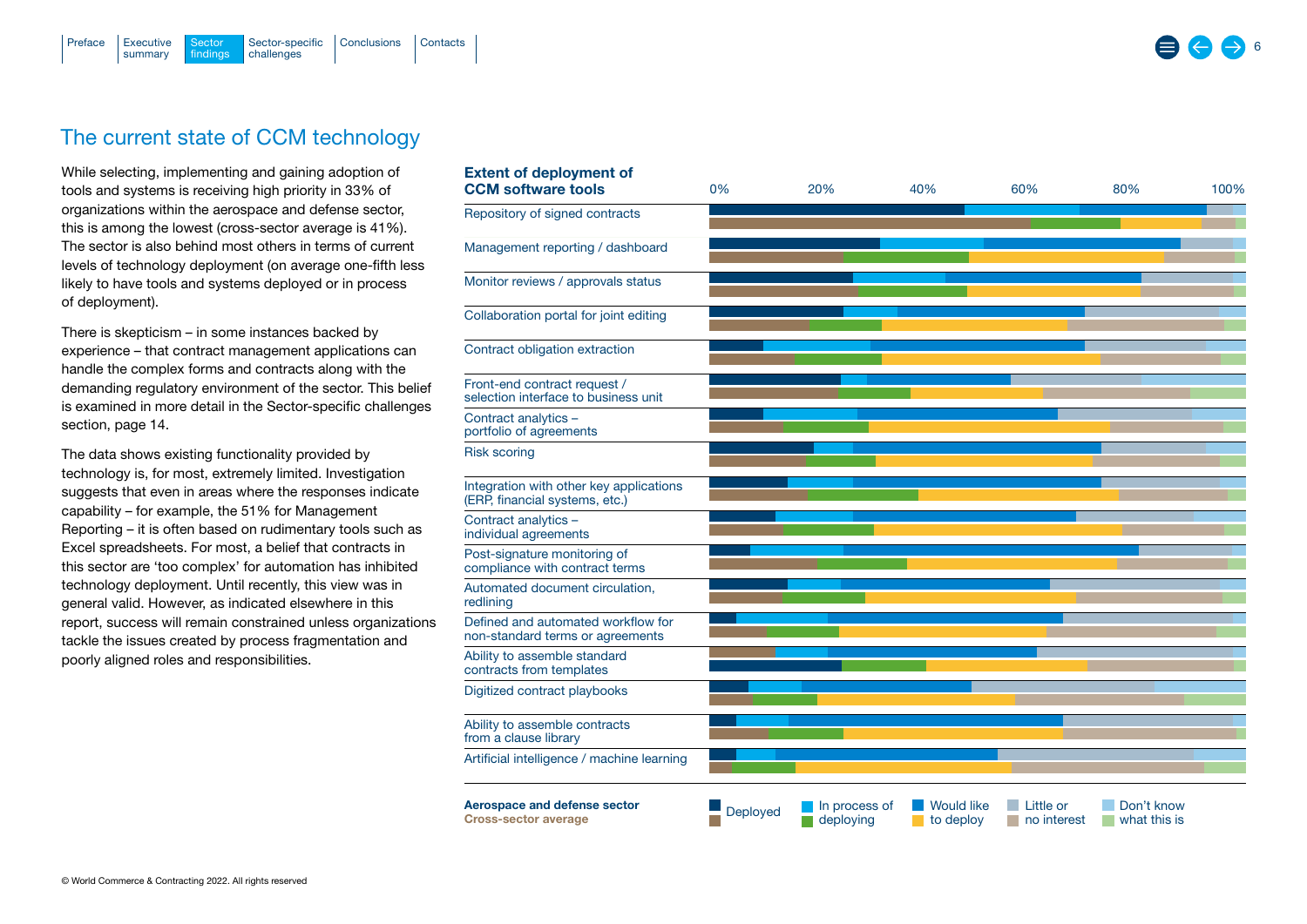### The current state of CCM technology (continued)

There is growing interest in deploying tools and systems within the aerospace and defense sector. So what do people most want?

- Repository of signed contracts 93% (92% cross-sector)
- Management reporting / dashboard 88% (85%)
- Monitor reviews / approvals status 81% (80%)
- Post-signature monitoring of compliance with contract terms 80% (76%)
- Risk scoring 73% (71%)
- Integration with other key applications (ERP, financial systems, etc,) 73% (76%)
- Collaboration portal for joint editing 70% (67%)
- Contract obligation extraction 70% (73%)
- Contract analytics, individual agreements 68% (77%)
- Ability to assemble contracts from a clause library 66% (66%)

Much of the focus on automation is directed at the issues associated with perceived complexity. This ties to the initiatives of simplification and knowledge management highlighted in the previous section. Arguably, to address these challenges, the sector needs to focus on better understanding and managing of contract and commercial data flows.

For deeper insights on these challenges for the aerospace and defense sector see the [Sector-specific challenges section, page 14.](#page-13-0)

#### Levels of interest in and adoption of CCM technology



- 1. Repository of signed contracts
- 2. Management reporting / dashboard
- 3. Monitor reviews / approvals status
- 4. Ability to assemble standard contracts from templates
- 5. Integration with other key applications  $(ER\widetilde{P},$  financial systems, etc.)
- 6. Post-signature monitoring of compliance with contract terms
- 7. Front-end contract request / selection interface to business unit
- 8. Contract obligation extraction
- 9. Collaboration portal for joint editing
- 10. Risk scoring
- 11. Contract analytics individual agreements
- 12. Contract analytics portfolio of agreements
- 13. Automated document circulation, redlining
- 14. Ability to assemble contracts from a clause library
- 15. Defined and automated workflow for non-standard terms or agreements
- 16. Digitized contract playbooks
- 17. Artificial intelligence / machine learning



Aerospace and defense sector Cross-sector average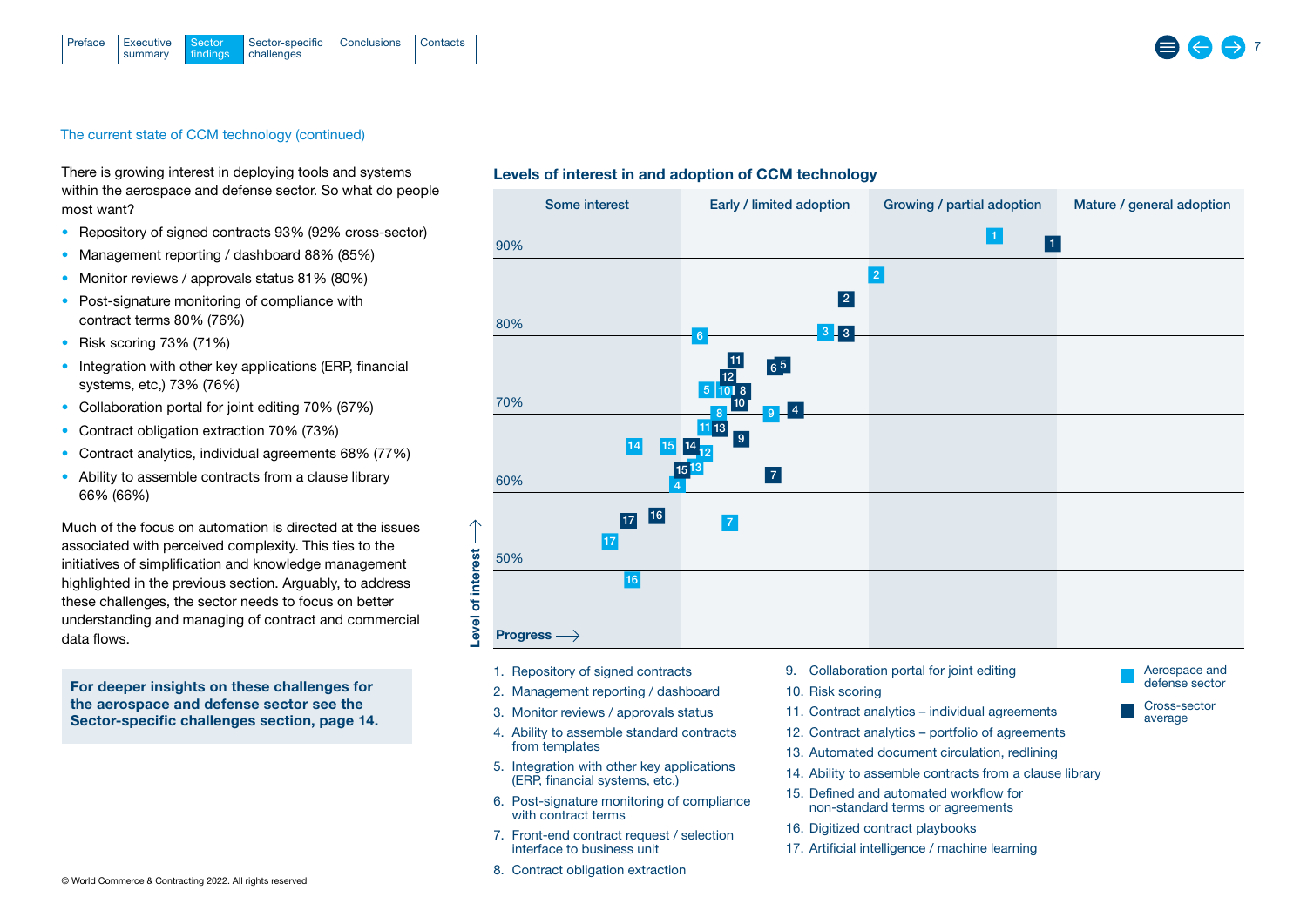## <span id="page-7-0"></span>Contracts and the contracting process

Contract duration in aerospace and defense is longer than the cross-sector norms, with medium complexity agreements averaging 4.3 years (versus 3.2) and high complexity 9.1 years (versus 5.8). Approximately equal numbers – around 30% in each case – report that the average duration is increasing versus decreasing.

High complexity agreements in this sector also account for a greater proportion of spend (38% versus cross-sector average 35%) and revenue (44% versus 37%). The gap in low complexity is even greater – 25% versus 32% on spend and 23% versus 31% on revenue. As the the [Sector-specific](#page-13-0)  [challenges section \(page 14\)](#page-13-0) points out, this weighting towards more complex agreements has a significant influence on attitudes towards deploying technology.

The sector is broadly in line with the cross-sector average in its use of fixed contract templates, though less likely to operate with pre-established fallback terms (22% versus  $32\%)^2$  and twice as likely to operate without any form of standard agreement (16% versus 8%). There is no question that these variations are in part driven by the extent of business undertaken with government – 47% (versus 33%) of agreements are based on the counter-party's terms, almost a quarter of these without amendment. Overall, just over two-thirds of contracts undergo some level of negotiation.

On the sell-side especially, the sector lags behind others in its work to simplify contracts. Just 14% (versus cross-sector average 26%) have made any progress, with 6% focusing on language only, and 8% on both language and structure. The buy-side, with 22% having acted, is closer to crosssector levels of 30%. More positively, a little over 20% on both sides indicate that action to simplify is in plan.

There are indications of possible opportunities to improve resource utilization and productivity. Relative to other sectors, aerospace and defense has a smaller proportion of low complexity agreements (24% versus 32%), yet these absorb a higher proportion of CCM resources (24% versus 21%). CCM professionals are far more likely to be involved in reviewing, drafting or negotiating these low-complexity contracts (82% of situations, versus 67% cross-sector average). It is also notable that, relative to other comparable sectors, they engage in supporting many low-value agreements. The proportion of high-complexity agreements is greater (41% versus 36%), but not enough to account for the scale of comparative shortfalls on pre-award indicators – for example, in this phase of the process CCM resources in aerospace and defense handle some 25% less contracts per head and report almost 40% longer cycle time from requirement to signature. From a purely CCM perspective, this reflects the worst performance of any sector and surely merits investigation to understand root cause.

CCM resources in aerospace and defense are typically around 10% more likely than those in other sectors to have substantial input to every type of agreement and take the lead in negotiation almost 60% of the time (cross-sector average 44%). The frequency of involvement may go some way to explaining productivity shortfalls. For example, within aerospace and defense CCM resources are involved with 80% of non-disclosure agreements 'always' or 'most of the time' (cross-sector average 57%); with licensing agreements 50% (37%); Statements of Work 66% (61%); with change and renegotiation 77% (70%).

The sector is ahead of average in its use of performance and outcome-based contracts. It makes significant use of these about one-third of the time (against average 27%) and around a quarter expect usage will increase. Against that, the sector makes less than average use of agile, relational or as-a-Service agreements.

#### Contract duration



#### Agreements based on the counter-party's terms



#### Take the lead in negotiation (proportion of occasions)

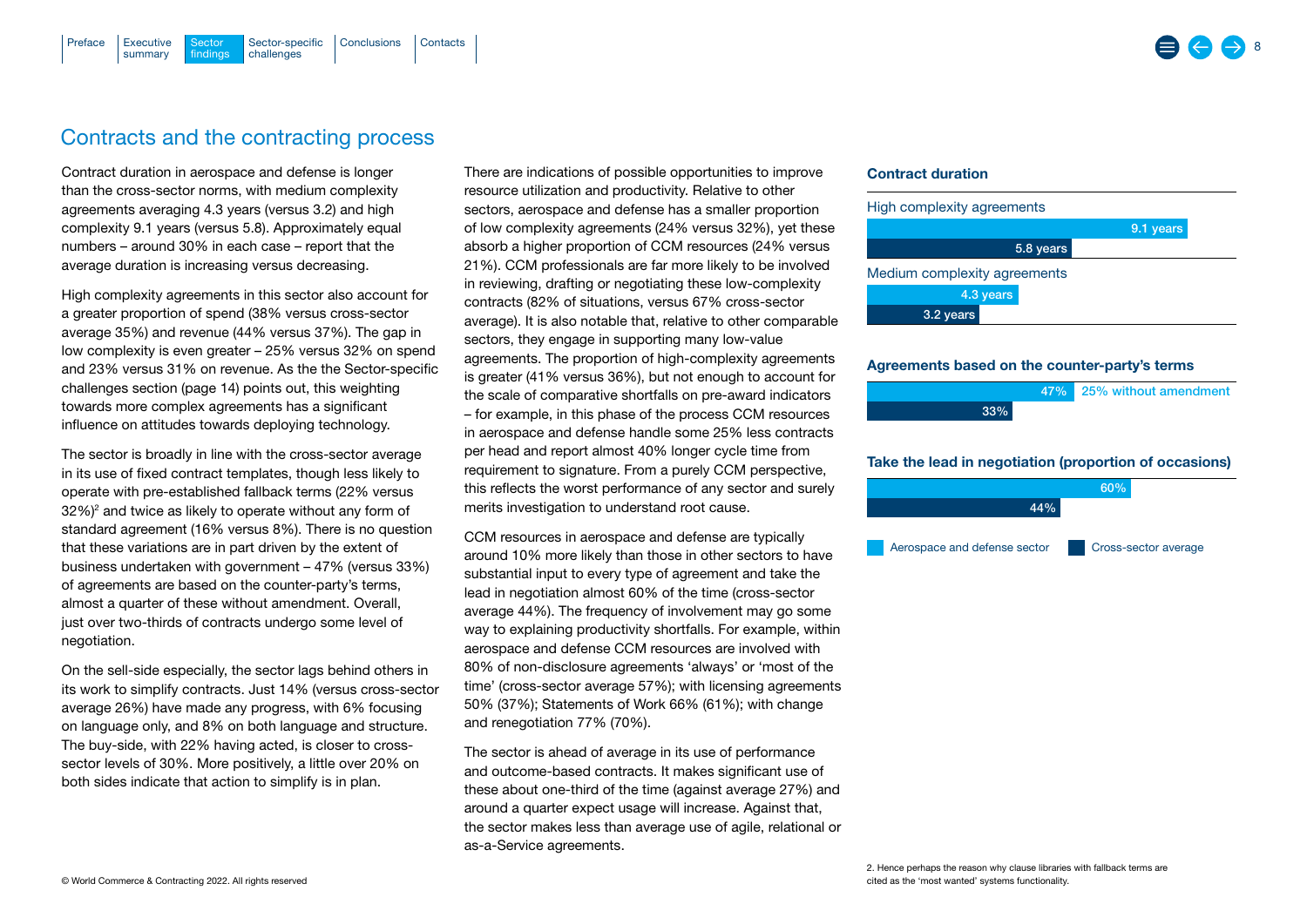### <span id="page-8-0"></span>Resources, organization and reporting

CCM groups in aerospace and defense are far more likely to operate with an independent reporting line than in other sectors. 53% (versus cross-sector average 20%) report to a Commercial function, with 15% reporting to Legal (in line with average) and 9% Finance (10%). Only 6% (against 14%) have no consistent reporting. These findings are consistent with typical reporting lines found in the sector, in particular the tendency to operate with a matrixed (50%) or center-led (17%) model, meaning that in most organizations, CCM resources operate at a business unit level.

Given its relative maturity, it is not surprising that responsibility for both contract and commercial management is clearer in aerospace and defense than the cross-sector averages. However, even here, almost a quarter say that contract management responsibility is not always clear and only two-thirds feel there is clarity regarding commercial management. To the extent that contract management activities are formally embedded in other job roles, Project / Program Management is the group most likely to be performing these activities (50%), followed by Operations (25%) and Procurement (23%). Overall, some 28% of the total workforce is estimated to have some role in contract management.

Returning to the question of productivity, this sector operates on average with approximately 60% greater CCM headcount than cross-sector norms and consequently the overall budget is among the highest, yet relative to others, there is insufficient difference in the scope of role and responsibilities to account for these variations. Through comparative analysis of those which operate with a centralized organizational model, it seems that productivity is negatively impacted when there is no central co-ordination and CCM resources are located at a business unit level, with a loss of efficiencies of scale and constraining efforts to simplify and to automate.

It should be noted that the aerospace and defense sector is far more likely to have full (11%) or partial (34%) integration of buy-side and sell-side resources (cross-sector averages are 10% and 21%). There is a sector logic for this, given the volume of complex programs and projects, and it appears to raise operational effectiveness, and enhance flow down and integration – although again can add to fragmentation and reduced standards or common tools if occurring at a divisional or business unit level.

Finally, the sector has also taken far fewer steps to utilize low-cost resources through offshoring or outsourcing.

#### Reporting lines to:



76% have taken no action, against 54% cross-sector. Just 7% operate with offshore CCM support (cross-sector 22%); 2% with captive centers (7%); and 11% with outsourced services (17%). The argument for this low uptake is usually based on security issues, yet it may also be because of the lack of standard procedures and the absence of centralized decision-making authority. To the extent that offshore or outsourced capabilities exist, 70% perform contract administration / performance monitoring tasks, 50% undertake contract review and 40% accounts payable / receivable.

#### Offshoring and outsourcing

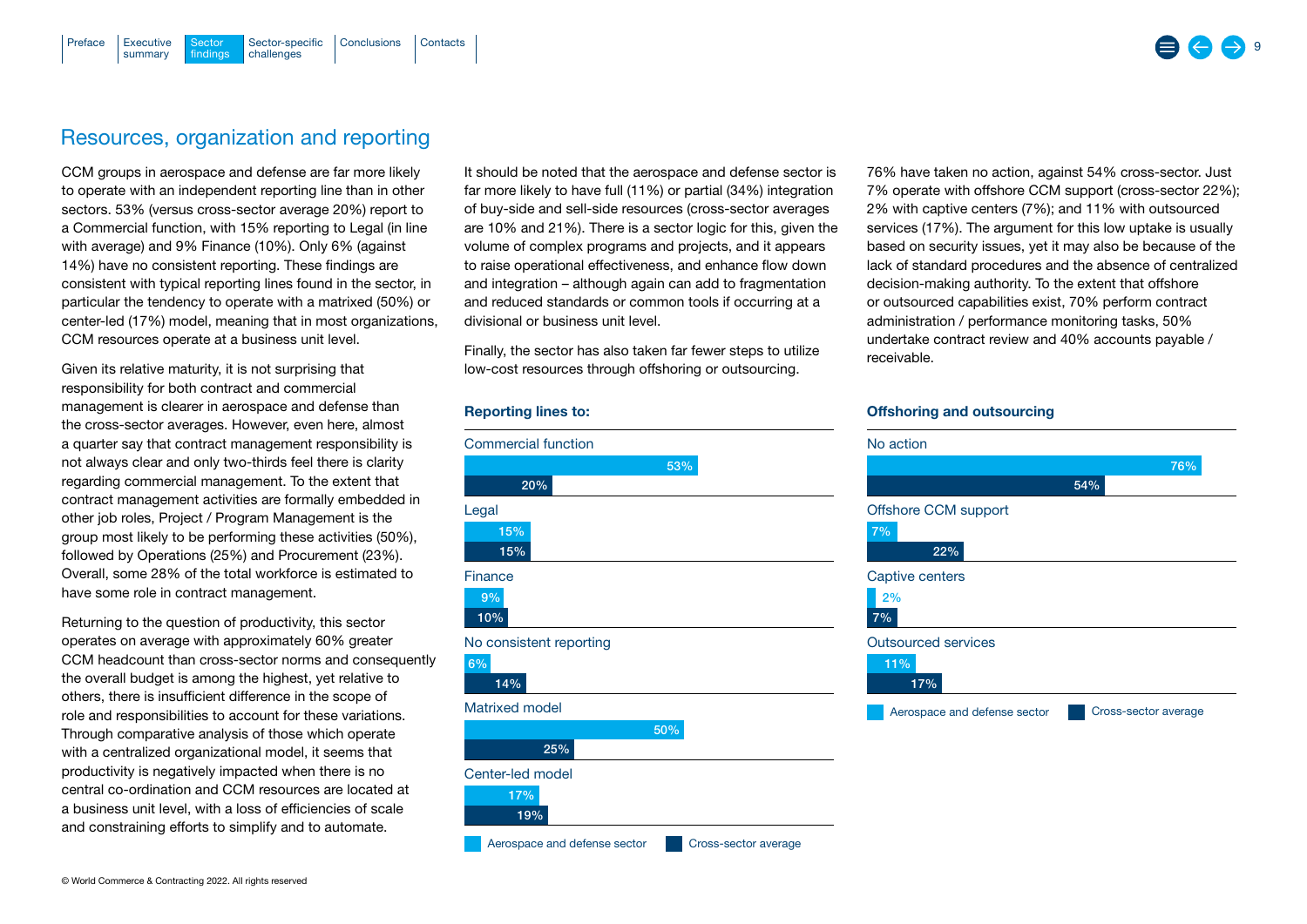## <span id="page-9-0"></span>Responsibilities and time allocation

In terms of the top ten responsibilities and where aerospace and defense CCM resources spend their time, the major areas are similar to other sectors, though responsibilities are in many cases cited with greater frequency:

#### Top ten responsibilities

| Post-award                                                       |       |       |
|------------------------------------------------------------------|-------|-------|
|                                                                  | 89%   | (70%  |
| Contract development / drafting                                  |       |       |
|                                                                  | 87%   | (79%) |
| Negotiation                                                      |       |       |
| 84%                                                              |       | (83%) |
| Advice / guidance to the business                                |       |       |
| 80%                                                              | (76%) |       |
| Establish commercial / contracting strategy                      |       |       |
| 78%                                                              | (65%) |       |
| Bid review / input                                               |       |       |
| 76%                                                              | (63%) |       |
| Maintain / oversee compliance with standards and policies<br>60% |       |       |
| (59%)                                                            |       |       |
| Develop standards / policies<br>60%<br>(57%)                     |       |       |
|                                                                  |       |       |
| Lead change                                                      |       |       |
| 56%<br>(42%)                                                     |       |       |
| Support change                                                   |       |       |
| 47%<br>(45%)                                                     |       |       |
| (Cross-sector average)<br>Aerospace and defense sector           |       |       |

Except in post-award support, this has little impact on how much time is spent on each activity. The top ten account for approximately 80% of time; these activities (with comparative cross-sector percentages) are:

#### Where time is allocated (top ten)

| Post-award<br>20%<br>(15%)                                         |
|--------------------------------------------------------------------|
| Draft / develop contracts<br>16%<br>(15%)                          |
| Negotiation<br>13%<br>(14%)                                        |
| Bid review / input<br>9%<br>(7%)                                   |
| Advice / guidance to business<br>7%<br>(8%)                        |
| Establish commercial / contracting strategy<br>5% (4%)             |
| Develop standards / policies<br>3% (3%)                            |
| Maintenance / compliance with standards and policies<br>$2\%$ (3%) |
| Lead change<br>$2\%$ (2%)                                          |
| Support change<br>$2\%$ (2%)                                       |
| (Cross-sector average)<br>Aerospace and defense sector             |

These findings suggest that the current and planned strategic initiatives are struggling for resource, with headcount overwhelmingly consumed by operational tasks. Even though 'leading and supporting change' feature in the top ten areas of responsibility, they absorb only 4% of time. Training and skills development and adoption and support of automated tools and systems top the lists of priorities, yet do not feature in the top ten areas of responsibility or time allocation. On average, 1.6% of headcount is working on development of systems or their implementation and rollout, less than half the cross-sector norm. And at 0.2%, this sector expends the lowest effort on market research of any sector (on average, this equates to approximately 0.28 of a head or a total of less than 500 hours a year).

A big question for the aerospace and defense sector is the extent to which a diversion of resource onto more strategic tasks would benefit overall business efficiency and costs. As stated previously, 28% of the workforce has some involvement with the contracting process. Based on experience in other sectors, process simplification and digitization can have substantial impact on overall organizational performance. There are also some indicators of this when comparing results of the aerospace and defense contributors to this survey.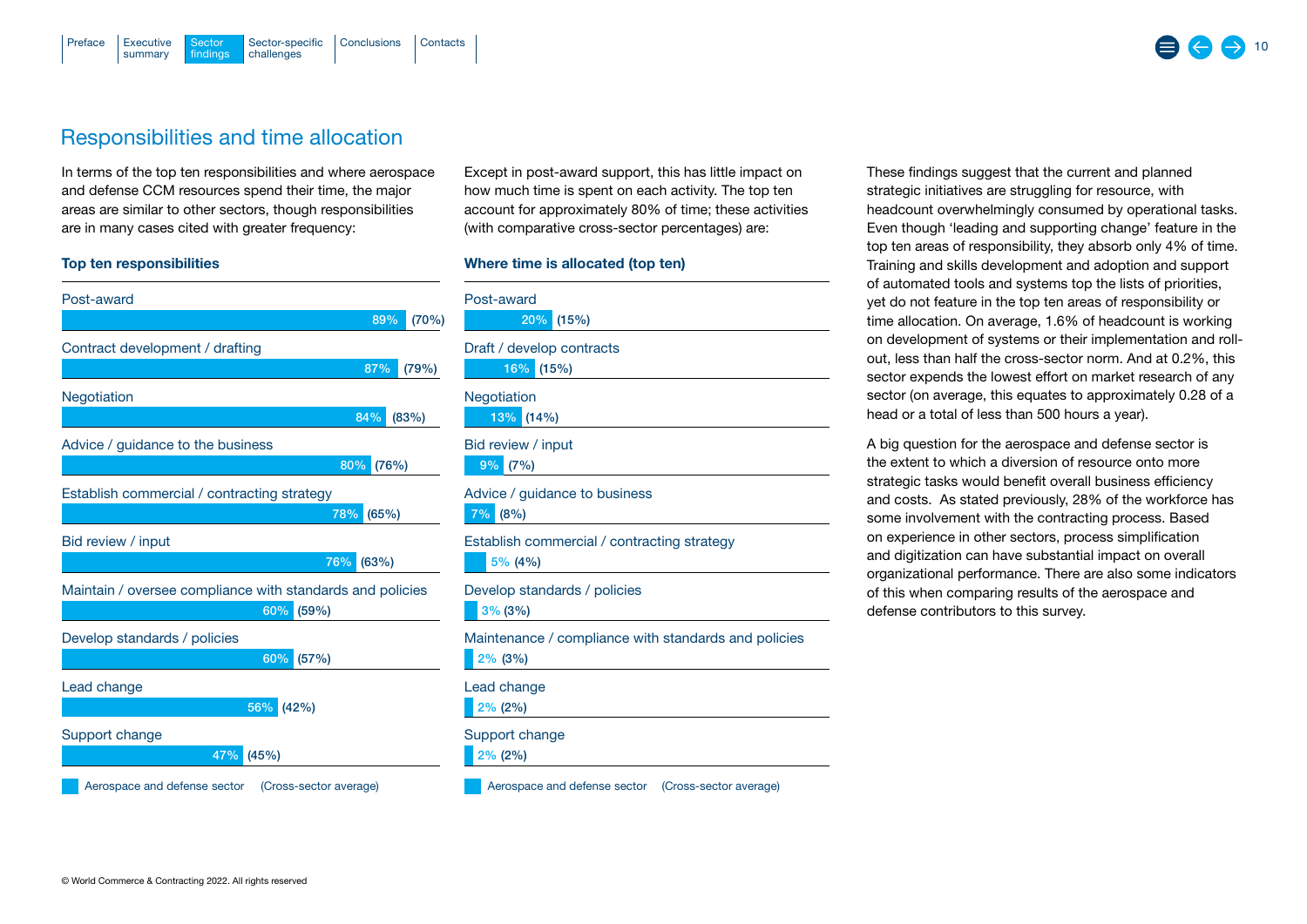## <span id="page-10-0"></span>CCM objectives

The primary objectives for contract management in the aerospace and defense sector, with a percentage indicating relative importance, are:

#### Primary objectives for contract management



Except for business controls / compliance (which leaves the list), the objectives for commercial management are similar, but with a different level of priority:

#### Primary objectives for commercial management



Relative to other sectors, 'financial impact' is significantly lower as an objective although this is not entirely consistent with the typical functional performance measures [\(see](#page-11-0)  [Measurements section on next page\)](#page-11-0). This may be because individual business units have greater power in aerospace and defense than in most other sectors. Commercial teams are interested in financial issues. When asked about market research, there is a strong desire to have more information (even though, as previously noted, minimal resource within the CCM groups is applied to undertaking research). The areas where more research would be most valued are:

- Pricing / charging models
- Organizational benchmarking
- Best practices in offering design / structure
- Performance benchmarking
- Trends in commercial offerings

As previously observed, refreshing and developing skills is viewed as a top priority in this sector and respondents are equally divided between those who have undertaken a skills audit and those who would like to do so (41% each). 50% are confident that they understand the skills gaps that they need to fill and 62% say they have the necessary education and training in place. 47% have the necessary budget to fund their skill development activities. In each of these areas, except understanding gaps, this sector is ahead of the cross-sector averages.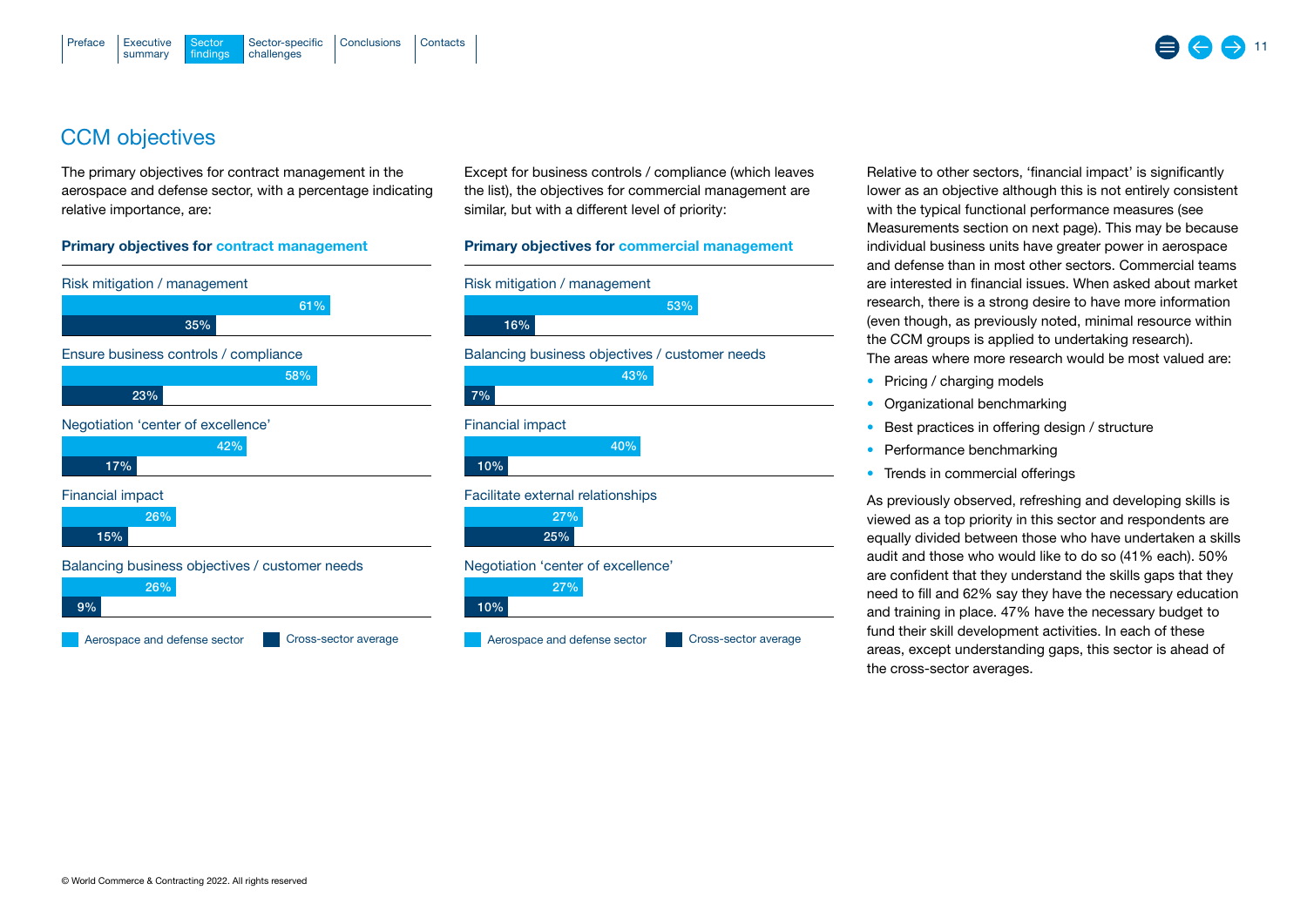### <span id="page-11-0"></span>**Measurements**

82% of CCM groups in the aerospace and defense sector have significant involvement in low complexity contracts (against 67% cross-sector average). In terms of the number of contracts handled per head, they operate at a similar level to comparable sectors in pre-award and as much as 40% above the average in post-award. While the higher level of involvement in low complexity, low value agreements may partly account for this performance, this finding is consistent across all contract types – i.e. irrespective of whether on own or counter-party paper, or the level of complexity.

With regard to cycle times (measured from initiation of bid to contract signature), the sector performs substantially below cross-sector averages on all levels of contract complexity. The graph, right, shows cycle times for domestic agreements, followed by international agreements.

Cycle time under-performance is significant when compared with every sector except public sector. Given the extent of engagement with governments, this goes some way to explaining longer cycle times, but questions remain over why the overall average is so high and what factors may lie behind it (for example, security considerations, export controls).

The items for which CCM groups collect measurement data most frequently are:

- 1. Monitoring external customer satisfaction
- 2. Frequency / source of claims
- 3. Cost reductions achieved
- 4. Revenue improvements
- 5. Compliance
- 6. Cycle times (pre-award)

Among the areas where this sector is far less likely than others to collect data are frequency of negotiation (3%), improvements to user effectiveness (6%) and cycle times for handling claims (8%). It is this type of data that can give the insights needed to raise functional productivity and contribution.

The top measurements that are reported are:

- 1. On-time delivery
- 2. Average value of deals supported
- 3. Function / department cost
- 4. Number of contracts negotiated
- 5. Impact on margin

Contract cycle time domestic agreements (weeks)



If there is truth in the statement 'We are what we measure', the aerospace and defense sector could benefit from a thoughtful evaluation of the most meaningful CCM measurements that would lead to enhanced capability and value. By focusing on desired outcomes, current questions related to roles and responsibilities, organizational design and priorities for technology investment to enhance data flows, availability and standards could also be addressed.





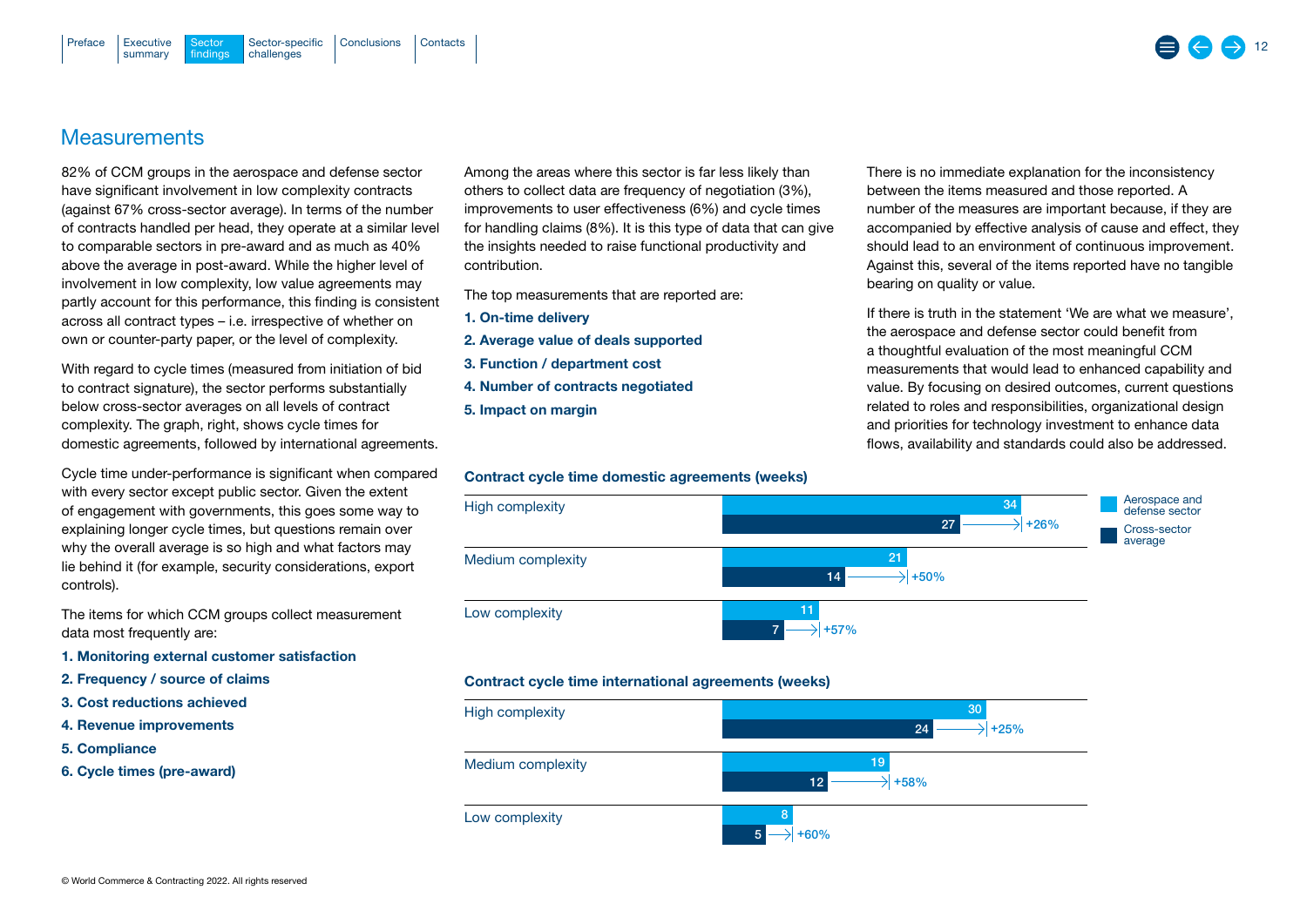### <span id="page-12-0"></span>Barriers to improvement

#### Strategic priorities

What factors are constraining improvements in CCM performance or capabilities? Overall, the aerospace and defense sector is close to the cross-sector average on most factors and where there are significant variations, they are positive. For example, only 33% cite budget as an issue, against 43% cross-sector. Similarly, timing of involvement is identified by only 27% against the average of 37% – this perhaps a consequence of so many operating within business units. The primary barrier – identified by 59% of respondents – is operational workload, a finding very consistent with the cross-sector view (56%).

At 36%, establishing the data needed to illustrate and measure value is seen as the second-placed inhibitor, followed by budget and salary levels / retention of staff (30%). Even though upgrading skills is viewed as a strategic priority, only 28% identify the quality of existing skills as a significant barrier.

© World Commerce & Contracting 2022. All rights reserved

#### Significant barriers to achieving strategic prioirities



#### Adoption of tools

It is difficult to see how large-scale improvements will be achieved without the deployment of tools and systems, so what are the barriers to this adoption?

- 1. Budget
- 2. Identifying an executive sponsor
- 3. Concerns over data security
- 4. Building consensus across stakeholders
- 5. Alignment with IT strategies

As previously stated, acquiring new or enhanced technology to support CCM is viewed as a top priority by 33% and this rises to 63% when asked about initiatives 'under consideration'.

To an extent, these factors reflect the de-centralized organizational models that are common in the sector. This inevitably makes it harder to build consensus, develop an agreed business case and identify a high-level sponsor. Added to these, there is the sector-specific concern over data security, driven by the jurisdictional demands for secrecy.

Barriers 1-5 above have particular relevance to the adoption of technology and this is highlighted further in the [Sector-specific challenges section, page 14.](#page-13-0) 

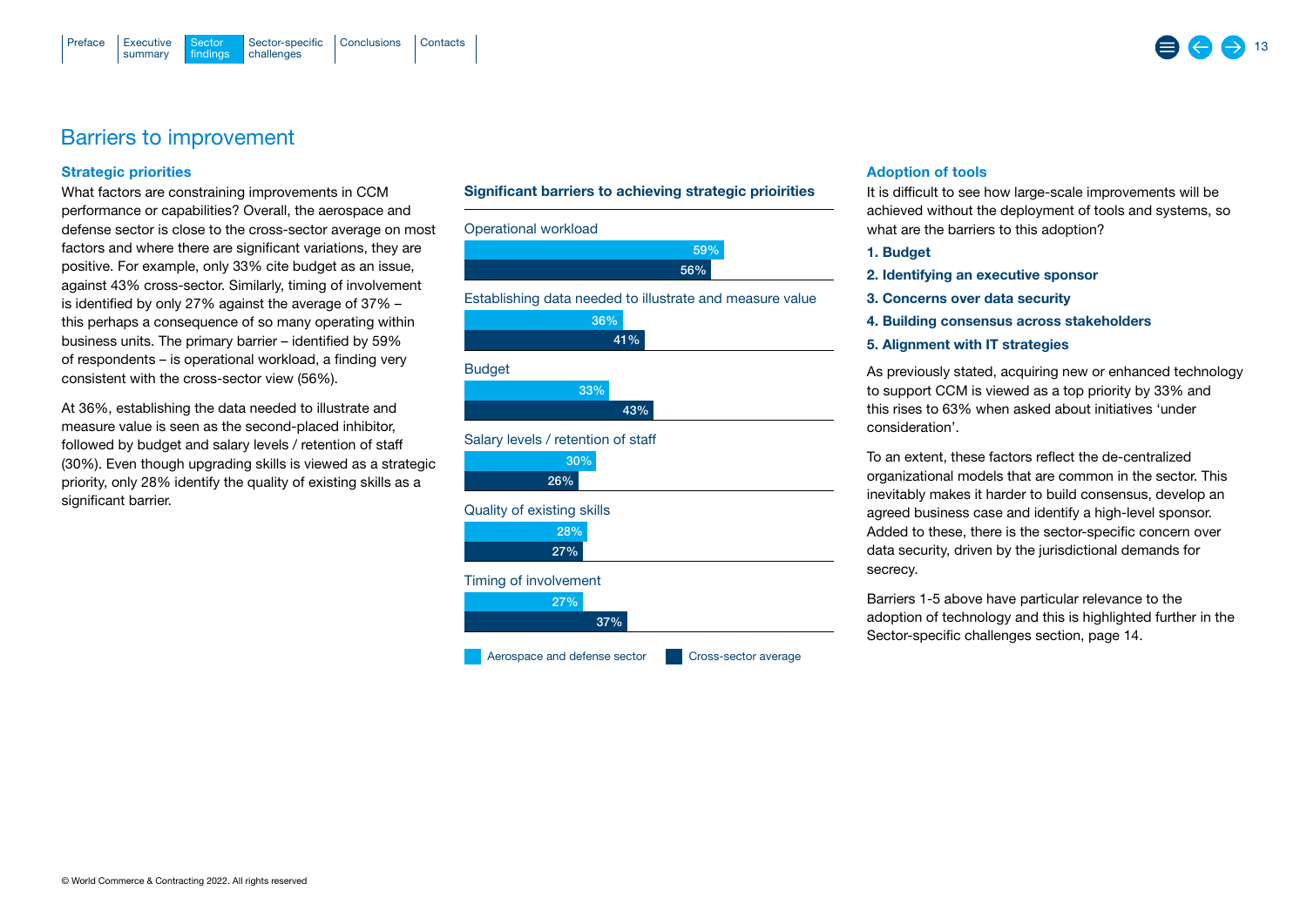## Sector-specific challenges

Sector-specific [Conclusions](#page-15-0) [Contacts](#page-16-0)<br>challenges

## As sectors adapt to, and leverage, the opportunities of an increasingly digital world, each of them encounters a mix of common and sector-specific issues.

**Executive** summary

<span id="page-13-0"></span>[Preface](#page-1-0)

Sector [findings](#page-3-0)

Based on discussions with sector leaders, WorldCC has identified three big sector-specific challenges that many aerospace and defense organizations are working through:

#### 1. Technology and commercial data management

Organizations, across all sectors, are considering the role and adoption of technology in the CCM space (see chart). A significant barrier to adoption can be making the business case, and this is possibly more so in the aerospace and defense sector due to the complexity of the average contract portfolio at both an individual and consolidated level.

Clarity of the goals that underlie a technology investment is core to any decision, whether these focus on efficiency, effectiveness, ease of doing business, or supporting agility and / or adaptability. There is also a need to take account of the broader developments in the external environment, the wider organization, and in relation to other CLM developments such as contract simplification.

These considerations allow an organization to ask the question 'where's the ROI', before establishing 'what's the ROI'. This supports the need to ensure that both direct benefits (reduction in cycle time, effort expended, delivery performance, etc.) and indirect benefits (enhanced risk & uncertainty management, portfolio visibility and management, reduction in staff turnover, etc.) are developed and included.

| Deployment of software tools<br>(Cross-sectors)                           | 0% | 10% | 20% | 30% | 40% | 50%                                                         | 60% |  |
|---------------------------------------------------------------------------|----|-----|-----|-----|-----|-------------------------------------------------------------|-----|--|
| Repository of signed contracts                                            |    |     |     |     |     |                                                             |     |  |
| Monitor reviews / approvals status                                        |    |     |     |     |     |                                                             |     |  |
| Management reporting / dashboard                                          |    |     |     |     |     |                                                             |     |  |
| Ability to assemble standard contracts<br>from templates                  |    |     |     |     | ×.  | Deployed<br>In process of deploying<br>Would like to deploy |     |  |
| Front-end contract request / selection<br>interface to business unit      |    |     |     |     |     |                                                             |     |  |
| Post-signature monitoring of<br>compliance with contract terms            |    |     |     |     |     |                                                             |     |  |
| Collaboration portal for joint editing                                    |    |     |     |     |     |                                                             |     |  |
| Integration with other key applications<br>(ERP, financial systems, etc.) |    |     |     |     |     |                                                             |     |  |
| <b>Risk scoring</b>                                                       |    |     |     |     |     |                                                             |     |  |
| Contract obligation extraction                                            |    |     |     |     |     |                                                             |     |  |
| Contract analytics -<br>individual agreements                             |    |     |     |     |     |                                                             |     |  |
| Automated document circulation,<br>redlining                              |    |     |     |     |     |                                                             |     |  |
| Contract analytics -<br>portfolio of agreements                           |    |     |     |     |     |                                                             |     |  |
| Ability to assemble contracts<br>from a clause library                    |    |     |     |     |     |                                                             |     |  |
| Defined and automated workflow<br>for non-standard terms or agreements    |    |     |     |     |     |                                                             |     |  |
| Digitized contract playbooks                                              |    |     |     |     |     |                                                             |     |  |
| Artificial Intelligence /<br><b>Machine Learning</b>                      |    |     |     |     |     |                                                             |     |  |
| Other                                                                     |    |     |     |     |     |                                                             |     |  |

#### Deployment of software tools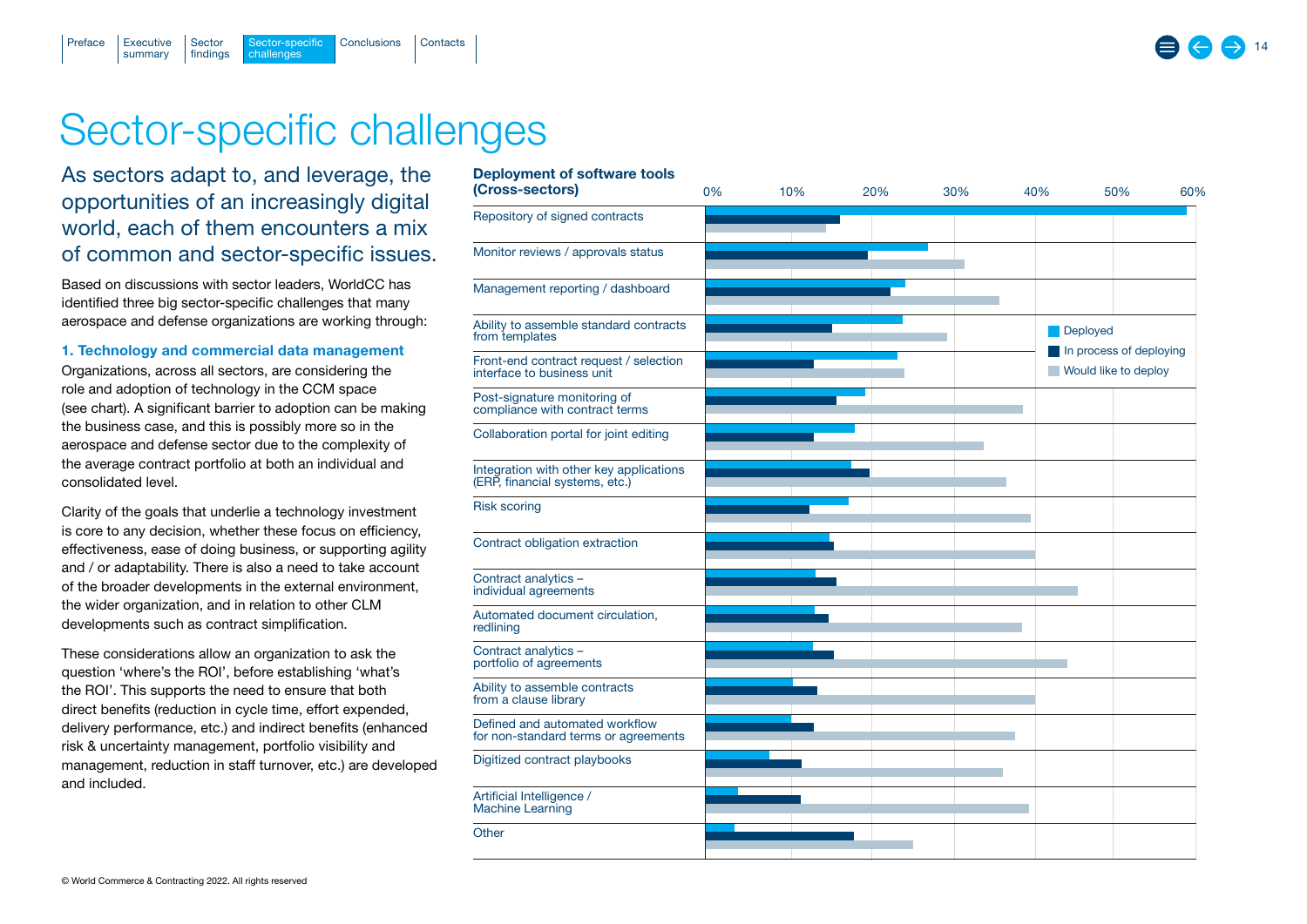#### Sector specific challenges (continued)

Ensuring alignment not only with cost / efficiency aspirations but also with executive / strategic goals is critical, whether this is around better speed, value, risk, and profitability, or more targeted into areas such as revenue forecasting and risk management.

While the focus is predominantly on CLM systems, being the most likely technology to be deployed, the ability to make the business case becomes increasingly challenging when exploring other potential technologies. This might include investment in creating 'quality' data pools to support an integrated Commercial Data Management (CDM) Plan, which identifies the key data set and flows on which all systems feed. While this is likely to be very beneficial in the longer term, it requires extensive cost / benefit analysis to generate the business case.

There is often a desire, as with ERP systems, to view contracting as another functional competence and therefore to adopt a single CLM solution to sit alongside the application portfolio. While this can have significant benefits, organizations run the risk of 'lock in' to that system and may find the adoption over time of alternative additional tools and technology more difficult. The ease of, and ability to, extract data from such systems to avoid 'lock ins' needs to be considered.

#### 2. Access versus security

By their nature aerospace and defense organizations operate in an environment with complex organizational / customer / security-driven boundaries. These create a need to balance access to data and information with security. Technology can be a great enabler of portfolio level insight for businesses, however, this often requires that aggregation across boundaries is undertaken in accordance with security and export control considerations.

Different data sets are likely to require different levels of access and security and therefore a CDM Plan is an important enabler to unlocking the benefits, while ensuring security compliance.

Increasingly, this challenge is not unique to the aerospace and defense sector. As the definition of critical national infrastructure expands, it becomes a challenge for organizations in sectors such as the utilities, telecoms, and IT and software. This may provide the opportunity to leverage developed practice from other 'adjacent' sectors.



By their nature aerospace and defense organizations need to balance access to data with security.

#### 3. Culture, behaviors, and capabilities in a digital organization

WorldCC research consistently identifies the critical role of 'communication' is seen as a cornerstone in commercial practice, whether in relation to value leakage, relational contracting, supplier relationship management, or stakeholder engagement. In the absence of supporting CCM technology most organizations rely on general business technology to communicate. As organizations move to digitize and digitalize, communication will increasingly be by and between machines, exchanging, sharing, and using of shared single points of truth (SPoT).

The 'quality' of the underlying data becomes critical to decision-making and a fundamental source of business advantage. However, there is a counter tension since data entry and maintenance is seen as an administrative task and therefore undervalued. As organizations move to a more digitally enabled model there is a need to ensure that the human component of the capability moves with it. While there should be an aspiration to automate as much of the data entry and maintenance as possible, that should not detract from the need for someone to be responsible for its 'quality'.

In the current environment many organizations use RACI matrices to identify roles and responsibilities. As they move towards the digitally enabled world, consideration of the development and deployment of Digital RACIs to capture the roles and responsibilities in relation to CDM could be a mechanism of value.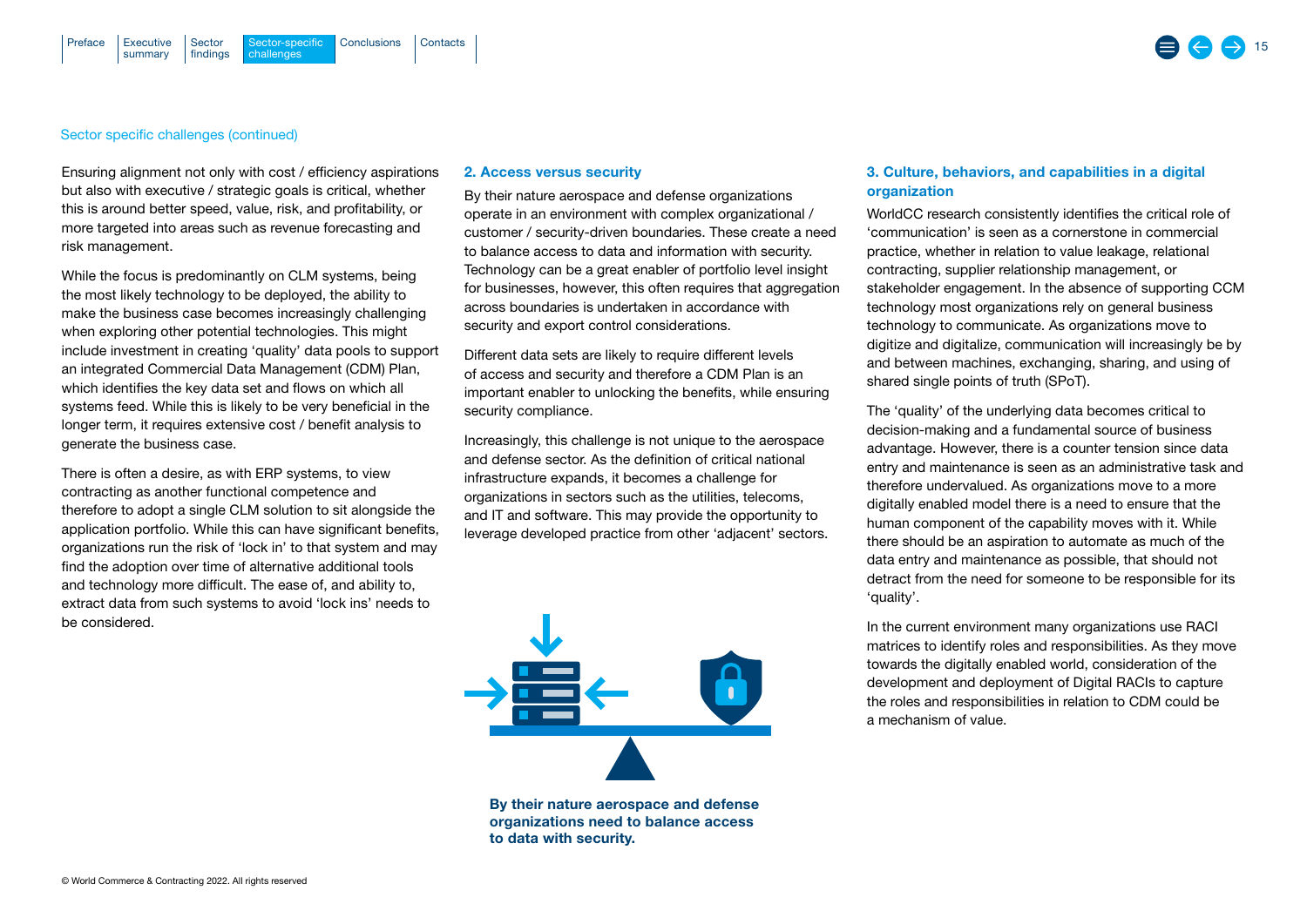## <span id="page-15-0"></span>**Conclusions**

There is no question that the aerospace and defense sector faces some unique challenges and demands. The duration, sensitivity, technical complexity and volatility of many of its programs inevitably impact the contract and commercial function and its performance. However, these factors also render CCM as critical capabilities in ensuring the sustainability of the business.

As stated in the opening of this report, the aerospace and defense sector was an early mover in the development of contract and commercial management capability for these very reasons and has historically been seen as 'leading the pack'.

This benchmark report indicates that many CCM teams are becoming overwhelmed by operational workload, with little relief in sight. Budgets are constrained, there is little available talent to supplement existing resources and technology does not offer a quick fix, yet its adoption is urgent. In too many cases, top management does not appear to recognize the benefits that will flow from streamlining their commercial operations and utilizing contracts as a key data source for business and risk management.

This potentially creates a risk that, with capability evolving over time and requiring continued investment, capabilities are drifting towards becoming plateaued and possibly neglected.

Areas of opportunity link to the need to operate at levels of adaptability and agility commensurate with the rapidly changing demands of the market. This means a shift from being primarily transactional and tactical in nature, to being increasingly at the forefront in contributing to business strategy and providing the management data and analysis essential to effective handling of market risks and opportunities. In some of these areas aerospace and defense are arguably 'late starters' and therefore there is an opportunity to learn from other sectors in order to accelerate progress.



16

The aerospace and defence sector can shift CCM to create opportunities.